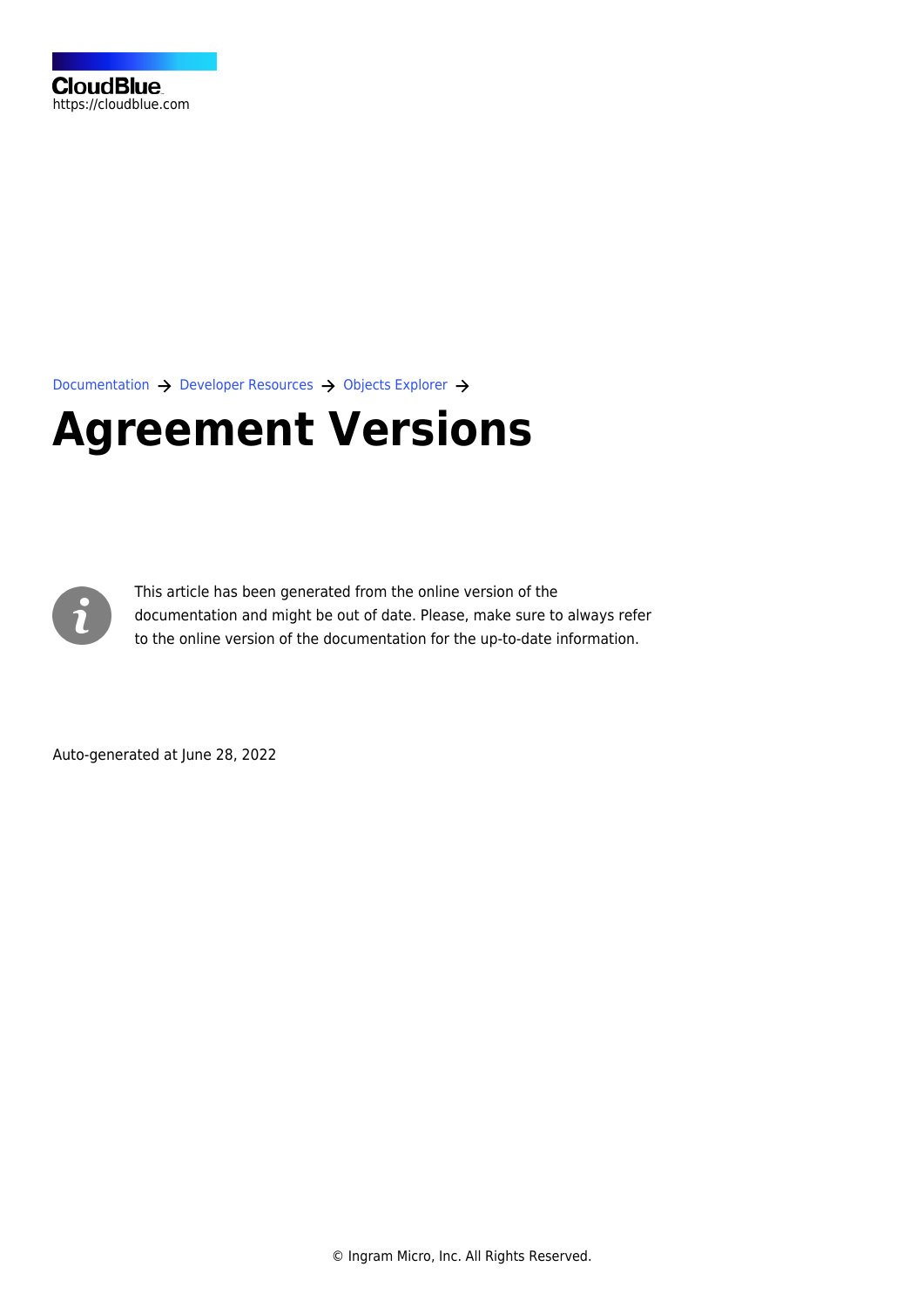## **Description**

Agreements represent versioned templates that are created by Distributors to sign corresponding Contracts with other accounts (Vendors or Resellers). Therefore, Distributors are required to generate an agreement before creating contracts on the CloudBlue Connect platform. There are several types of agreements on the CloudBlue Connect platform. This includes program agreements, distribution agreements, service agreements, referral agreements, and syndication agreements. Consequently, each agreement is used to collaborate with Vendors, invited Distributors, or Resellers and serves as a template for corresponding contract type. Agreement objects also feature agreement versions. Agreement versions, as the name implies, represent various versions (i.e., different document versions) of your agreement. Note that agreement objects don't include statuses or transitions. However, the system provides a specific workflow for agreement versions. Thus, for example, the Connect platform enables Distributors to create agreement versions in the Active or Inactive state. In case certain criteria are met, your agreement version can be activated, deactivated or deleted. Access required statuses and transitions for further description details.

## **Additional Information**

Please refer to the [Partners module documentation](https://connect.cloudblue.com/community/modules/partners/agreements/) for more information.



Follow the workflow by clicking on the different transitions represented in the image